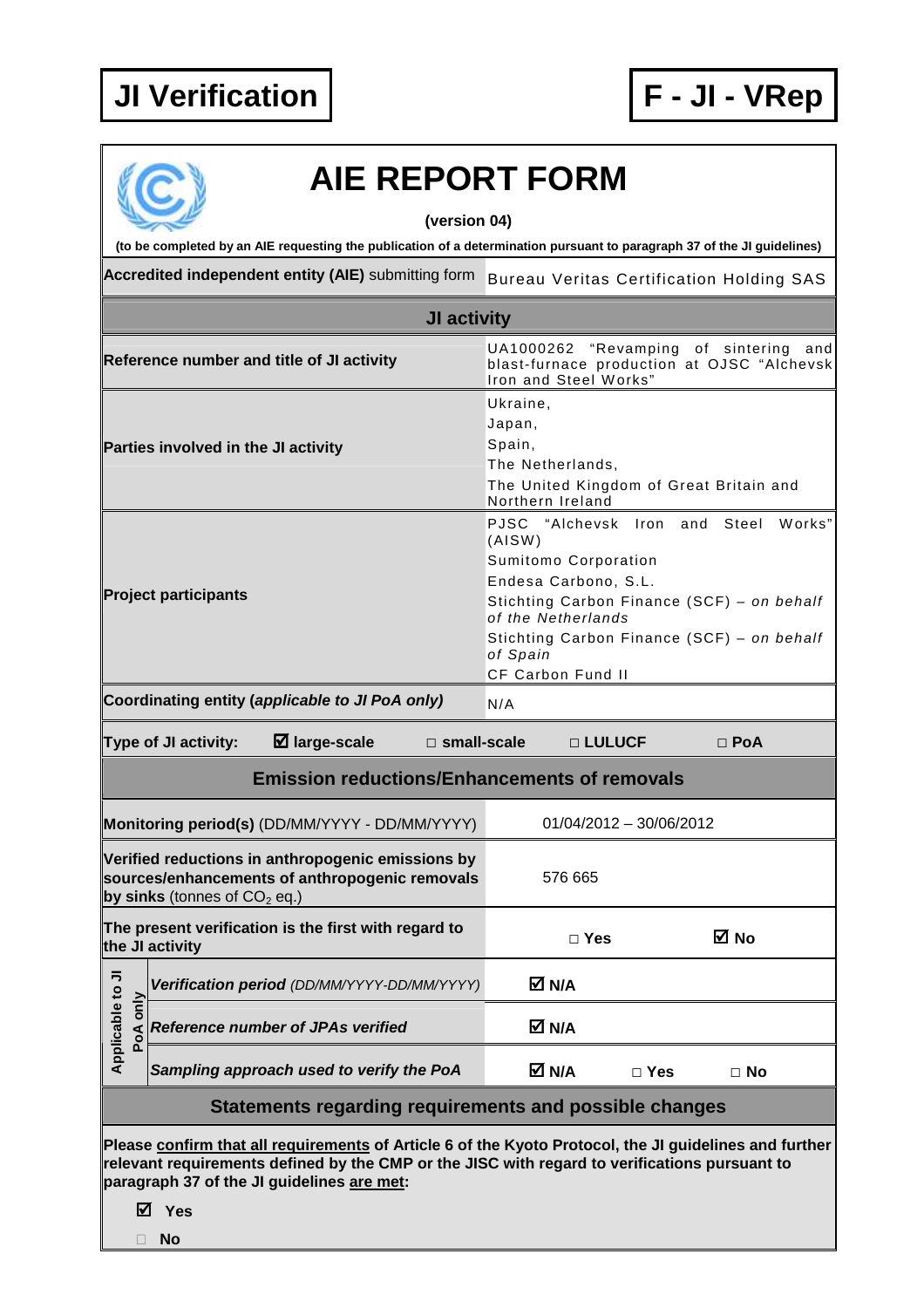| <b>Verification opinion</b><br>Please provide a verification opinion (or a reference to the verification opinion in one of the<br>documents attached), including a statement regarding materiality and level of assurance, in<br>accordance with the Standard for applying the concept of materiality in verifications |            |               |                   |  |  |  |
|------------------------------------------------------------------------------------------------------------------------------------------------------------------------------------------------------------------------------------------------------------------------------------------------------------------------|------------|---------------|-------------------|--|--|--|
| The verification opinion is provided in the attached Verification<br>ver/0567/2012 version 02 of 19/09/2012.                                                                                                                                                                                                           |            |               | Report NºUKRAINE- |  |  |  |
| The project design was revised in the current<br>monitoring period, after the determination has<br>been deemed final                                                                                                                                                                                                   |            | $\Box$ Yes    | ⊠ No              |  |  |  |
| If yes, please list all revisions to the project design<br>and express a determination opinion (or provide a<br>reference to an attached document containing the<br>required information)                                                                                                                              | M N/A      |               |                   |  |  |  |
| If project design was revised in the current<br>monitoring period, please confirm that conditions<br>defined in JI guidelines (paragraph 33) are still met                                                                                                                                                             | M N/A      | $\Box$ Yes    | $\Box$ No         |  |  |  |
| If project design was revised in the current<br>monitoring period, please confirm that the changes<br>do not alter the original determination opinion                                                                                                                                                                  | M N/A      | $\Box$ Yes    | $\Box$ No         |  |  |  |
| If project design was revised in the current<br>monitoring period, please confirm that:                                                                                                                                                                                                                                |            |               |                   |  |  |  |
| (a) Physical location of the project has not changed                                                                                                                                                                                                                                                                   | M N/A      | $\square$ Yes | $\Box$ No         |  |  |  |
| $(6)$ If emission sources have changed, they are<br>reflected in an updated monitoring plan                                                                                                                                                                                                                            | M N/A      | $\Box$ Yes    | $\Box$ No         |  |  |  |
| (c) Baseline scenario has not changed                                                                                                                                                                                                                                                                                  | M N/A      | $\Box$ Yes    | $\Box$ No         |  |  |  |
| (d) Changes are consistent with JI specific approach<br>or CDM methodology upon which the<br>determination was prepared for the project                                                                                                                                                                                | M N/A      | $\Box$ Yes    | $\Box$ No         |  |  |  |
| The monitoring plan was revised in the current<br>monitoring period                                                                                                                                                                                                                                                    | $\Box$ Yes |               | M No              |  |  |  |
| If yes, please specify for which technologies and measures<br>under each type of JPA the monitoring plan was revised<br>(applicable to JI PoA only)                                                                                                                                                                    |            |               |                   |  |  |  |
| The current revisions to the monitoring plan<br>improve the accuracy and/or applicability of<br>information collected, compared to the original<br>monitoring plan without changing conformity with<br>the relevant rules and regulations for establishing<br>monitoring plans                                         | M N/A      | $\Box$ Yes    | $\Box$ No         |  |  |  |